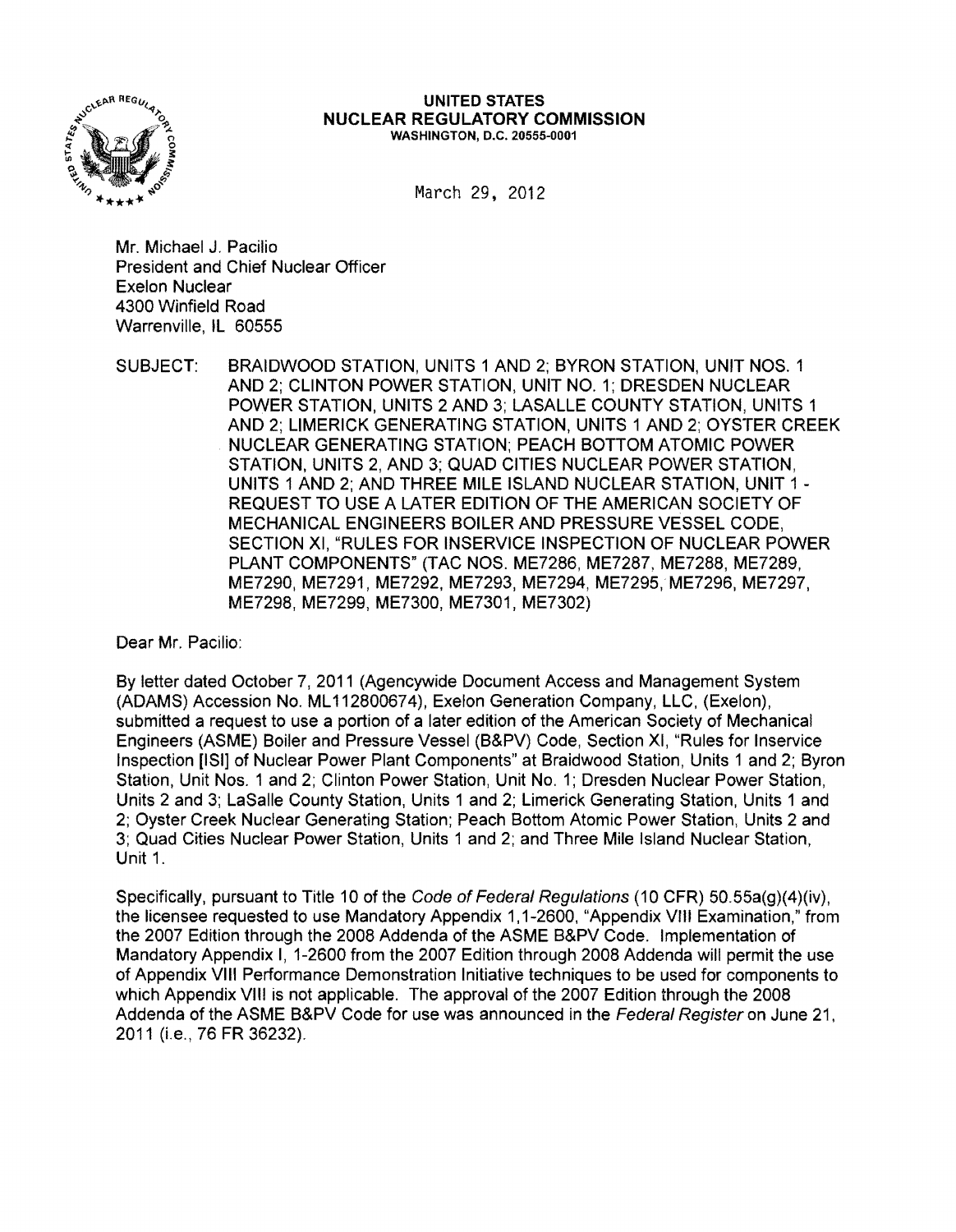M. Pacilio  $-2-$ 

The U.S. Nuclear Regulatory Commission (NRC) staff has reviewed the subject request and concludes, as set forth in the enclosed safety evaluation (SE), that Exelon has adequately addressed all of the regulatory requirements set forth in 10 CFR 50.55a(g)(4)(iv), and is in compliance with the ASME Code requirements. Therefore, pursuant to 10 CFR 50.55a(g)(4)(iv), the NRC staff authorizes use of Appendix I, 1-2600 from the 2007 Edition through the 2008 Addenda of the ASME B&PV Code, Section XI, for ultrasonic UT examinations for the remainder of the 10-year lSI intervals described in the enclosed SE. All other ASME Code, Section XI, requirements for which the request was not specified remains applicable, including third-party review by the Authorized Nuclear Inservice Inspector.

If you have any questions, please contact Joel S. Wiebe, Senior Project Manager, at (301) 415 6606 or via e-mail at JoeI,Wiebe@nrc.gov.

Sincerely,

lacob I. Zimmeerman, Chief Plant Licensing Branch III-2 Division of Operating Reactor Licensing Office of Nuclear Reactor Regulation

Docket Nos. STN 50-456, STN 50-457, STN 50-454, STN 50-455, 50-461, 50-237, 50-249, 50-373, 50-374, 50-352, 50-353, 50-219, 50-277, 50-278, 50-254, 50-265, and 50-289

Enclosure: Safety Evaluation

cc w/encl: Distribution via Listserv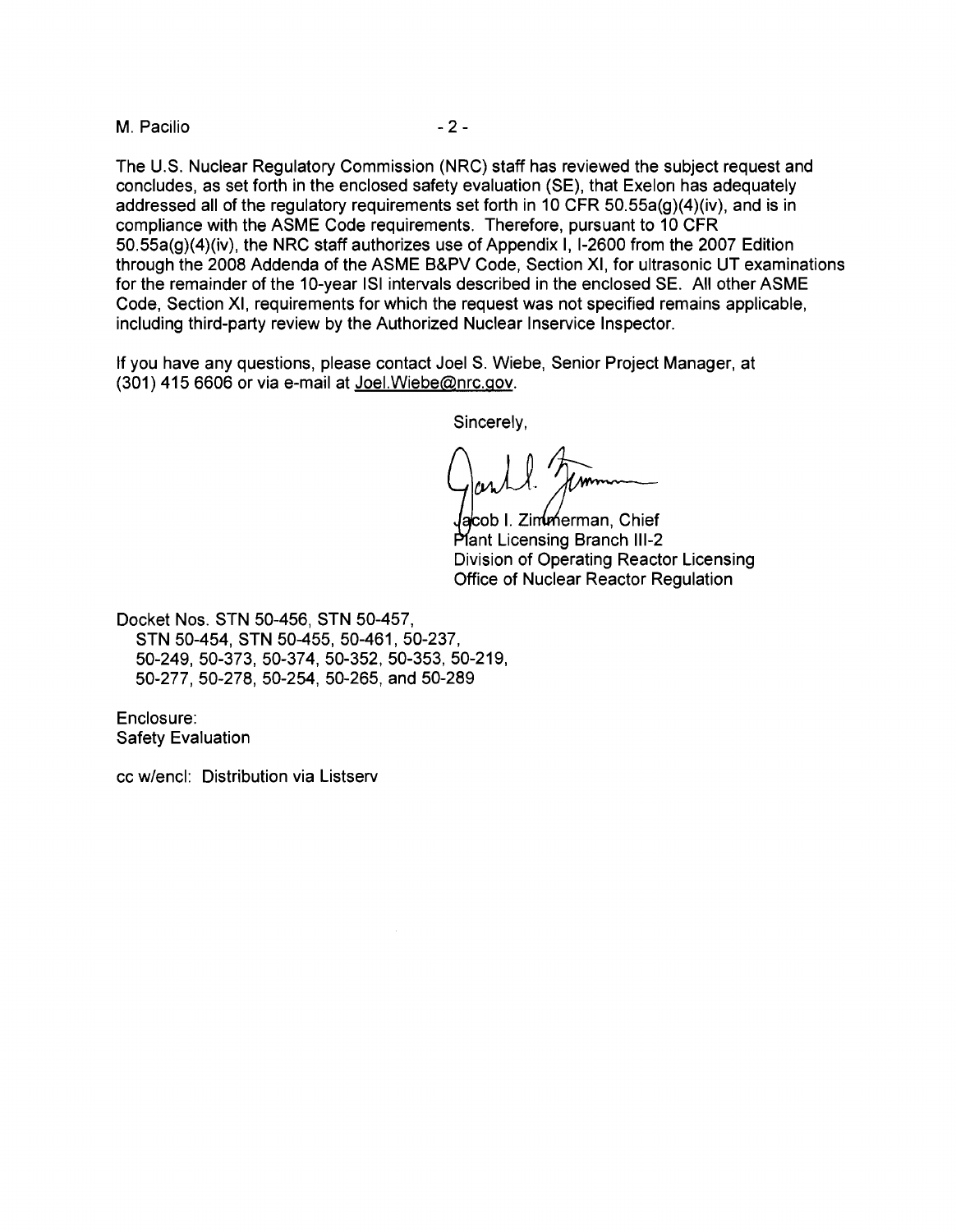

#### **UNITED** STATES **NUCLEAR REGULATORY COMMISSION** WASHINGTON, D.C. 20555-0001

SAFETY EVALUATION BY THE OFFICE OF NUCLEAR REACTOR REGULATION

REQUEST TO USE A LATER EDITION OF THE AMERICAN SOCIETY OF MECHANICAL

## ENGINEERS BOILER AND PRESSURE VESSEL CODE, SECTION XI, "RULES FOR

# INSERVICE INSPECTION OF NUCLEAR POWER PLANT COMPONENTS"

# EXELON GENERATION COMPANY. LLC

BRAIDWOOD STATION. UNITS 1 AND 2: BYRON STATION, UNIT NOS. 1 AND 2; CLINTON

POWER STATION. UNIT NO. 1: DRESDEN NUCLEAR POWER STATION. UNITS 2 AND 3;

LASALLE COUNTY STATION. UNITS 1 AND 2; LIMERICK GENERATING STATION, UNITS 1

AND 2: OYSTER CREEK NUCLEAR GENERATING STATION: PEACH BOTTOM ATOMIC

POWER STATION. UNITS 2 AND 3: QUAD CITIES NUCLEAR POWER STATION. UNITS 1

AND 2; AND THREE MILE ISLAND NUCLEAR STATION. UNIT 1

DOCKET NOs. 50-456.50-457, 50-454, 50-455. 50-461. 50-237, 50-249, 50-373,

50-374,50-352, 50-353,50-219.50-277, 50-278,50-254, 50-265, and 50-289

### 1.0 INTRODUCTION

By letter dated October 7,2011 (Agencywide Document Access and Management System (ADAMS) Accession No. ML 112800674), Exelon Generation Company, LLC. the licensee, submitted a request to use a portion of a later edition of the American Society of Mechanical Engineers (ASME) Boiler and Pressure Vessel (B&PV) Code, Section XI, "Rules for Inservice Inspection [lSI] of Nuclear Power Plant Components." Specifically, Exelon proposes to implement Mandatory Appendix I, 1-2600, "Appendix VIII Examination," of the 2007 Edition through the 2008 Addenda of the ASME B&PV Code. Implementation of Mandatory Appendix I, 1-2600 from the 2007 Edition through 2008 Addenda will permit the use of Appendix VIII Performance Demonstration Initiative (PDI) techniques to be used for components to which ASME B&PV Code, Section XI, Appendix VIII, is not applicable under their current ASME B&PV Code Editions.

# 2.0 REGULATORY EVALUATION

The regulations in Title 10 of the Code of Federal Regulations (10 CFR) 50.55a(g)(4) established the effective ASME Code edition and addenda to be used by licensees for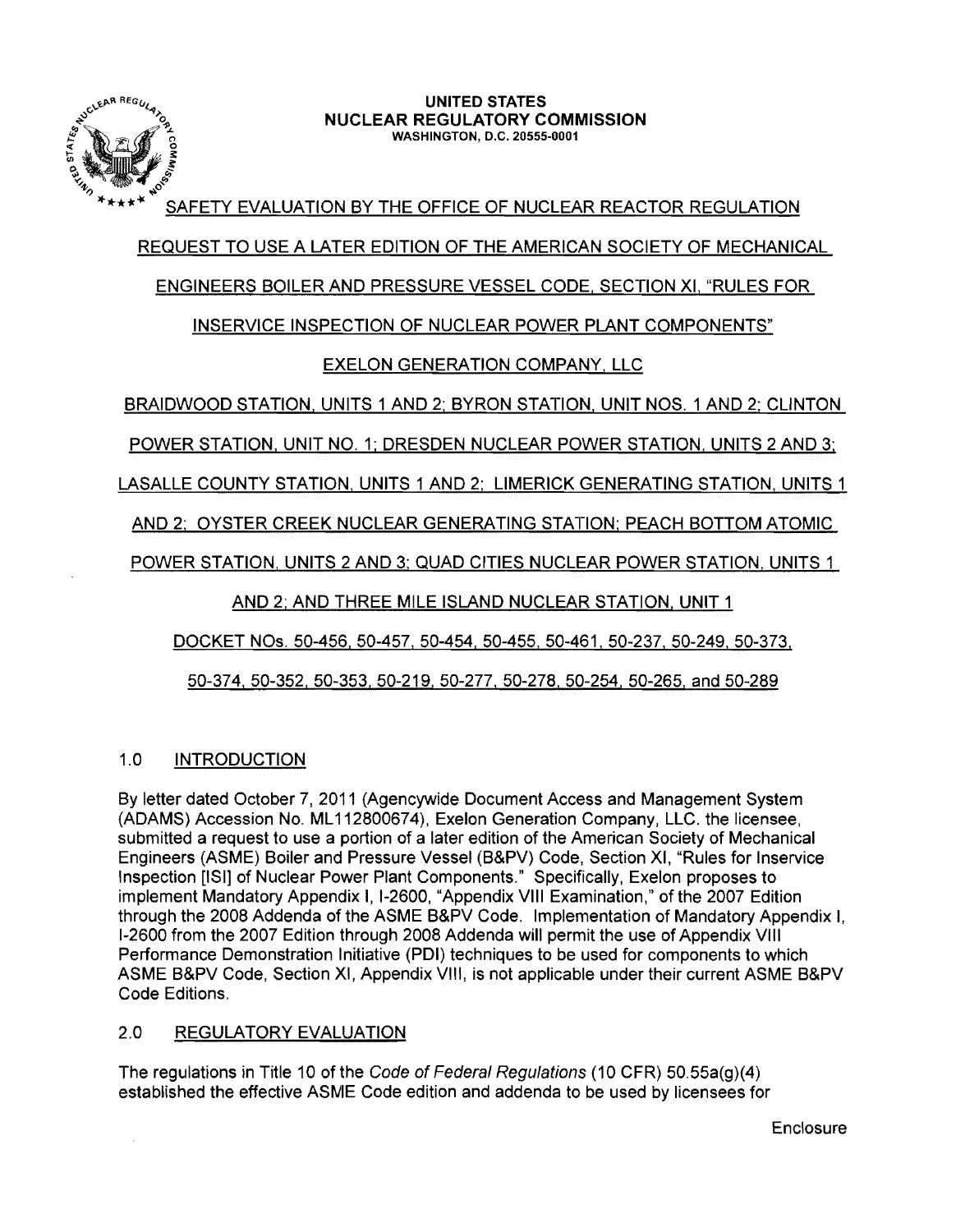performing lSI of components and supports. The regulations require that inservice examination of components and system pressure tests conducted during the first 1 O-year interval and subsequent intervals comply with the requirements in the latest edition and addenda of Section XI of the ASME Code incorporated by reference in 10 CFR 50.55a(b) 12-months prior to the start of the 120-month interval, subject to the limitations and modifications listed therein.

The inspection intervals and codes of record for each power plant covered in this request are given in Table 1.

In 10 CFR 50.55a(g)(4)(iv), it states that the inservice examination of components and system pressure tests may meet the requirements set forth in subsequent editions and addenda that are incorporated by reference in 10 CFR 50.55a(b), subject to the conditions listed therein and U.S. Nuclear Regulatory Commission (NRC) approval. Portions of the editions or addenda may be used provided that all related requirements of the respective editions and addenda are met, subject to any conditions, and NRC approval. The NRC Regulatory Issue Summary 2004-12: "Clarification on Use of Later Editions and Addenda to the ASME OM Code and Section XI," provides additional guidance on the use of later additions and addenda of Section XI of the ASME Code.

### 3.0 TECHNICAL EVALUATION

### 3.1 Proposed Subsequent Code Edition and Addenda (or Portion):

Exelon is requesting the use of Mandatory Appendix I, Section 1-2600 from the 2007 Edition through the 2008 Addenda of the ASME B&PV Code, Section XI, for the remainder of the intervals specified in Section 3.3, below.

### 3.2. Related Requirements:

10 CFR 50.55a(g)(4)(iv) states:

"Inservice examination of components and system pressure tests may meet the requirements set forth in subsequent editions and addenda that are incorporated by reference in paragraph (b) of this section, subject to the conditions listed in paragraph (b) of this section, and subject to Commission approval. Portions of editions or addenda may be used provided that all related requirements of the respective editions or addenda are met."

1 0 CFR 50.55a(b)(2) incorporated by reference Section XI, Division 1, of the ASME B&PV Code, 2007 Edition through the 2008 Addenda. There are no conditions in 10 CFR 50.55a(b)(2) related to Mandatory Appendix I, 1-2600 ("Appendix VIII Examination") for the 2007 though 2008 Addenda of ASME B&PV Code Section XI. In addition, the 1-3000 Examination Coverage requirements listed in the ASME 2007 Edition with the 2008 Addenda will be utilized in conjunction with the components examined in accordance with 1-2600.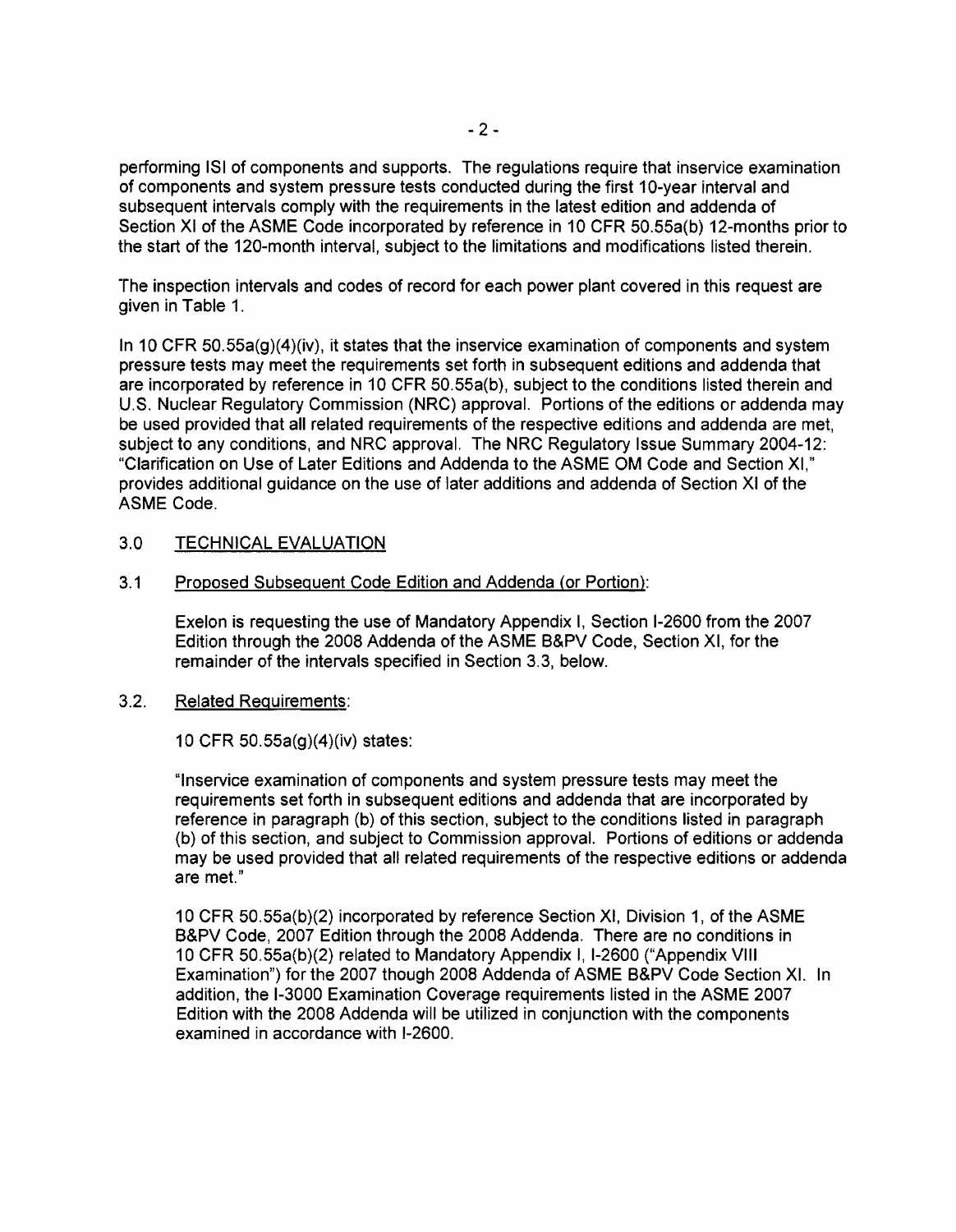#### 3.3. Duration of Proposed Request:

 $\star$ 

The provision in the proposed request will be used for the remainder of the inservice inspection intervals specified in Table 1.

| <b>Plant</b>                     | Interval     | <b>Edition</b> | <b>Start</b>    | End            |
|----------------------------------|--------------|----------------|-----------------|----------------|
| Braidwood Station, Units 1       | <b>Third</b> | 2001 Edition,  | July 29, 2008   | July 28, 2018, |
| and 2                            |              | through 2003   | October 17,     | October 16,    |
|                                  |              | Addenda        | 2008            | 2018           |
| Byron Station, Unit Nos. 1       | <b>Third</b> | 2001 Edition,  | January 16,     | July 15, 2016  |
| and 2                            |              | through 2003   | 2006            |                |
|                                  |              | Addenda        |                 |                |
| <b>Clinton Power Station</b>     | <b>Third</b> | 2004 Edition   | July 1, 2010    | June 30, 2020  |
| <b>Dresden Nuclear Power</b>     | Fourth       | 1995 Edition,  | January 20,     | January 19,    |
| Station, Units 2 and 3           |              | through 1996   | 2003            | 2013           |
|                                  |              | Addenda        |                 |                |
| LaSalle County Station,          | <b>Third</b> | 2001 Edition,  | October 1, 2007 | September 30,  |
| Units 1 and 2                    |              | through 2003   |                 | 2017           |
|                                  |              | Addenda        |                 |                |
| <b>Limerick Generating</b>       | <b>Third</b> | 2001 Edition,  | February 1,     | January 31,    |
| Station, Units 1 and 2           |              | through 2003   | 2007            | 2017           |
|                                  |              | Addenda        |                 |                |
| <b>Oyster Creek Nuclear</b>      | Fourth       | 1995 Edition,  | October 15,     | October 14,    |
| <b>Generating Station</b>        |              | through 1996   | 2002            | 2012           |
|                                  |              | Addenda        |                 |                |
| Peach Bottom Atomic              | Fourth       | 2001 Edition,  | November 5,     | November 4,    |
| Power Station, Units 2 and       |              | through 2003   | 2008            | 2018           |
| 3                                |              | Addenda        |                 |                |
| <b>Quad Cities Nuclear Power</b> | Fourth       | 1995 Edition,  | March 10, 2003  | April 1, 2013  |
| Station, Units 1 and 2           |              | through 1996   |                 |                |
|                                  |              | Addenda        |                 |                |
| <b>Three Mile Island Nuclear</b> | Fourth       | 2004 Edition   | April 20, 2011  | April 19, 2022 |
| Station, Unit 1                  |              |                |                 |                |

### Table 1: Plants and Codes Covered Under Request

### 3.4 NRC Staff Evaluation

Currently, ASME Section XI, IWA-2232 (for the editions identified in Table 1) requires that ultrasonic (UT) examinations be conducted in accordance with Mandatory Appendix I of the ASME B&PV Code. The plants identified in Table 1 are currently using versions of ASME B&PV Code Section XI, Mandatory Appendix I, paragraph 1-2000 (for the editions identified in Table 1) that require the performance of UT examinations to be carried out in accordance with ASME Code, Section XI, Appendix VIII, or Section V, Article 4, without substitution.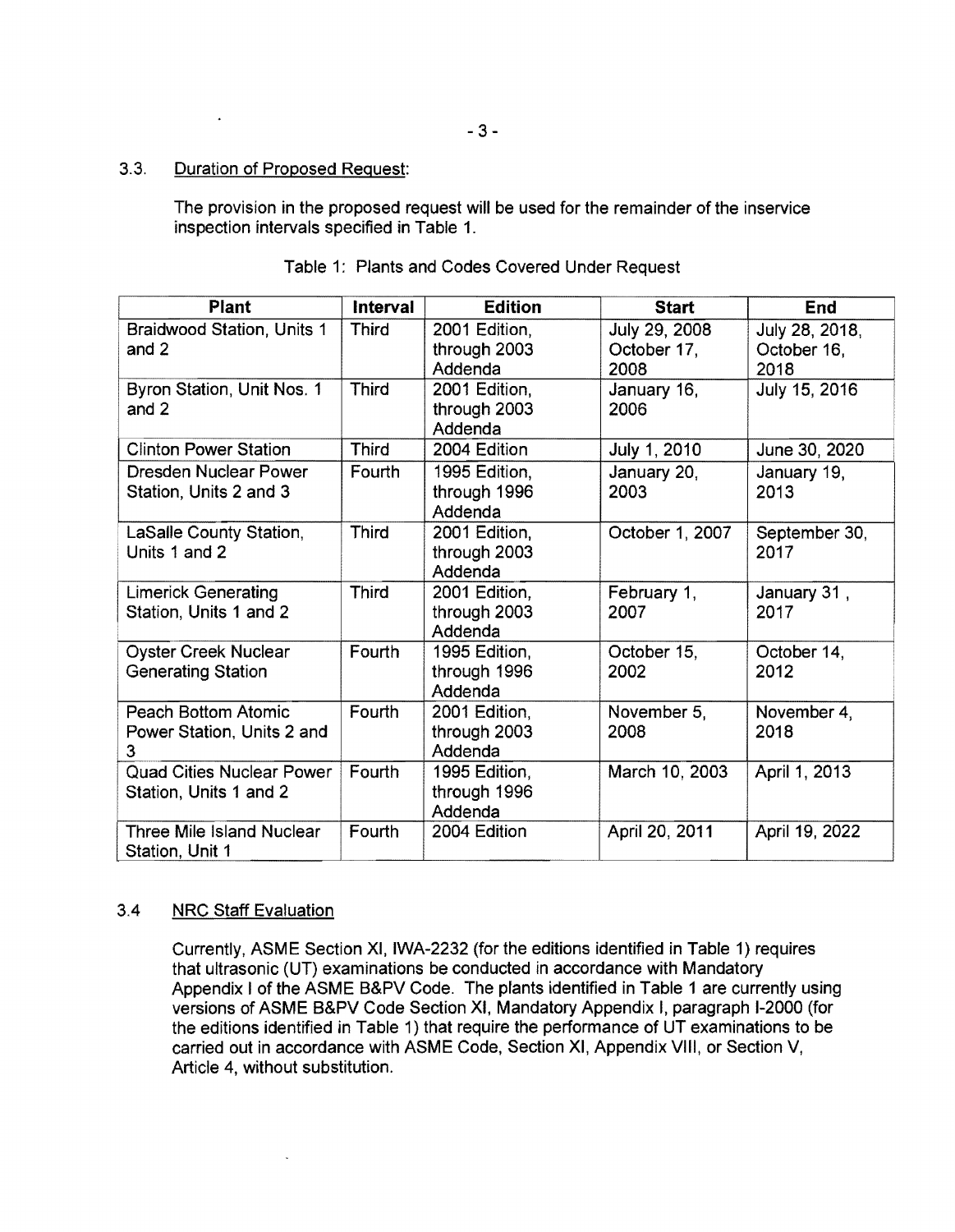In lieu of the versions of Mandatory Appendix I, 1-2000 currently being used by the plants identified in Table 1 (for the editions identified in Table 1), Exelon requests the use of Mandatory Appendix I, 1-2600 ("Appendix VIII Examination") from the 2007 Edition through the 2008 Addenda of the ASME B&PV Code, Section XI. This provision states:

- (a) For components to which Appendix VIII is not applicable, examination procedures, personnel, and equipment qualified in accordance with Appendix VIII may be applied, provided such components, materials, sizes, and shapes are within the scope of the qualified exarnination procedure.
- (b) Examination coverage shall be in accordance with 1-3000.
- (c) No other 1-1000 or 1-2000 requirements apply.

Exelon will implement 1-2600 from the 2007 Edition through the 2008 Addenda of the ASME B&PV Code. This new provision permits the use of Appendix VIII POI techniques for components to which Appendix VIII is not mandatory. The 2007 Edition through the 2008 Addenda of the ASME B&PV Code was approved for use in the Federal Register 76 FR 36232, dated June 21,2011. The licensee would use the Appendix VIII requirements appropriate to their current Codes of Record as shown in Table 1.

With the exception of the UT examinations performed with Appendix VIII qualified procedures and personnel, UT examinations and other nondestructive examination (NOE) methods are performed using prescriptive techniques (e.g., Section XI Appendix III and Section V of the ASME Code). The NRC staff supports the use of performance-based NOE and continues monitoring, reviewing, and evaluating the adequacy of the transition to performance-based examinations and the appropriateness of selected performance-based criteria. The use of performance-based NOE methods provides confidence in the effectiveness and reliability of the examinations. The use of the rules in ASME B&PV Code, Section XI, Appendix VIII, to qualify UT procedures and personnel has resulted in an improvement in the effectiveness of lSI of nuclear power plant components. Increasing the number of ASME B&PV Code, Section XI, Appendix VIII-qualified examinations, as is the intent of the proposed request, would increase the effectiveness of the lSI programs at each power plant.

### 4.0 CONCLUSIONS

As set forth above, the NRC staff determines the licensee's request to use the later edition and addenda of ASME Code Section XI addresses all related requirements and associated conditions in 10 CFR 50.55a(b). Accordingly, the NRC staff concludes that the licensee has adequately addressed all of the regulatory requirements set forth in 10 CFR 50.55a(g)(4)(iv), and is in compliance with the ASME Code requirements. Therefore, pursuant to 10 CFR 50.55a(g)(4)(iv), the NRC staff authorizes the use of Appendix I, I-2600 from the 2007 Edition through the 2008 Addenda of the ASME B&PV Code, Section XI, for UT examinations at the nuclear power plants specified in Table 1 for the remainder of the 10-year ISI intervals described in Table 1. All other ASME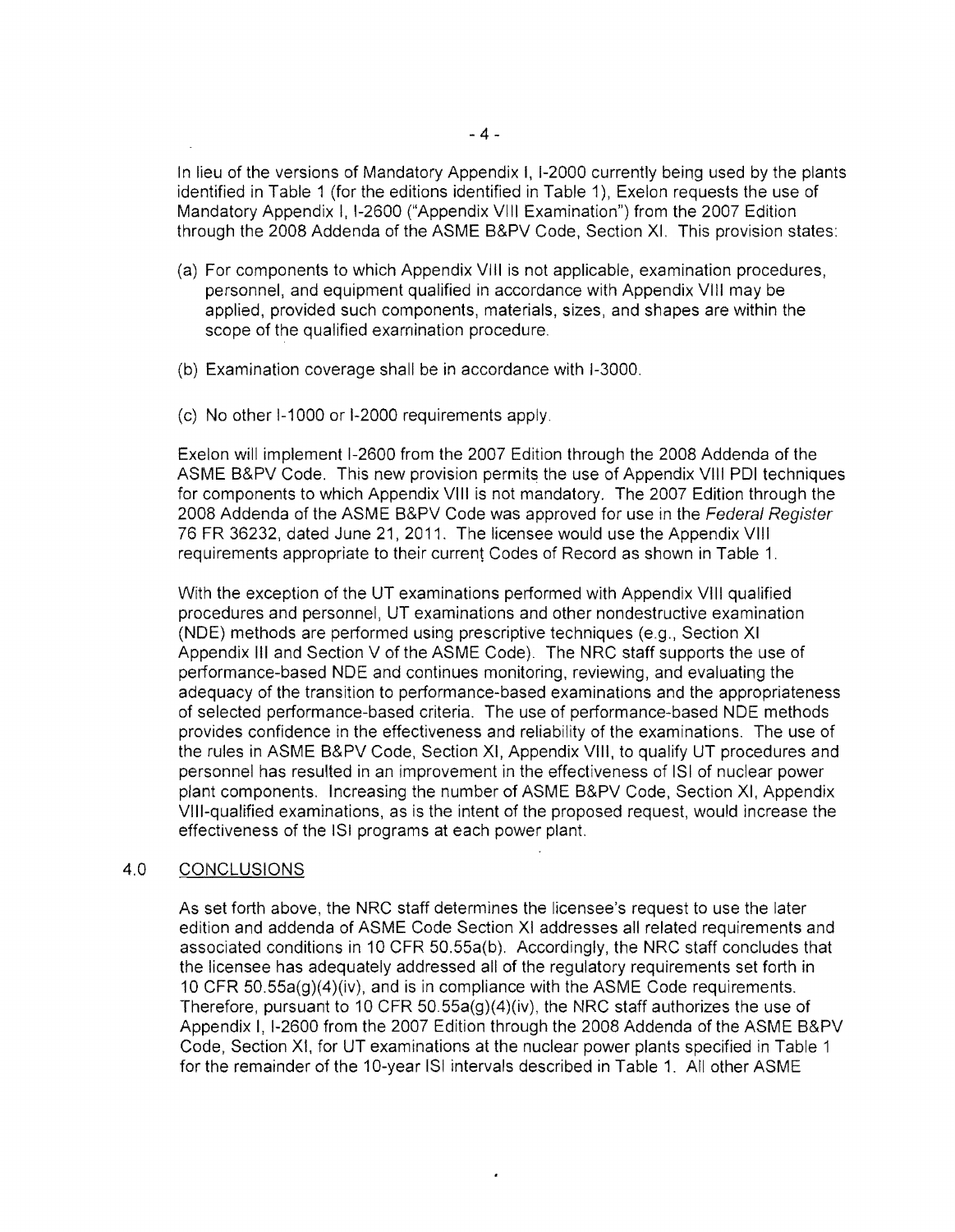Code, Section XI, requirements for which the request was not specified remains applicable, including third-party review by the Authorized Nuclear Inservice Inspector.

Principal Contributor: Stephen Cumblidge

Date of Issuance: March 29, 2012